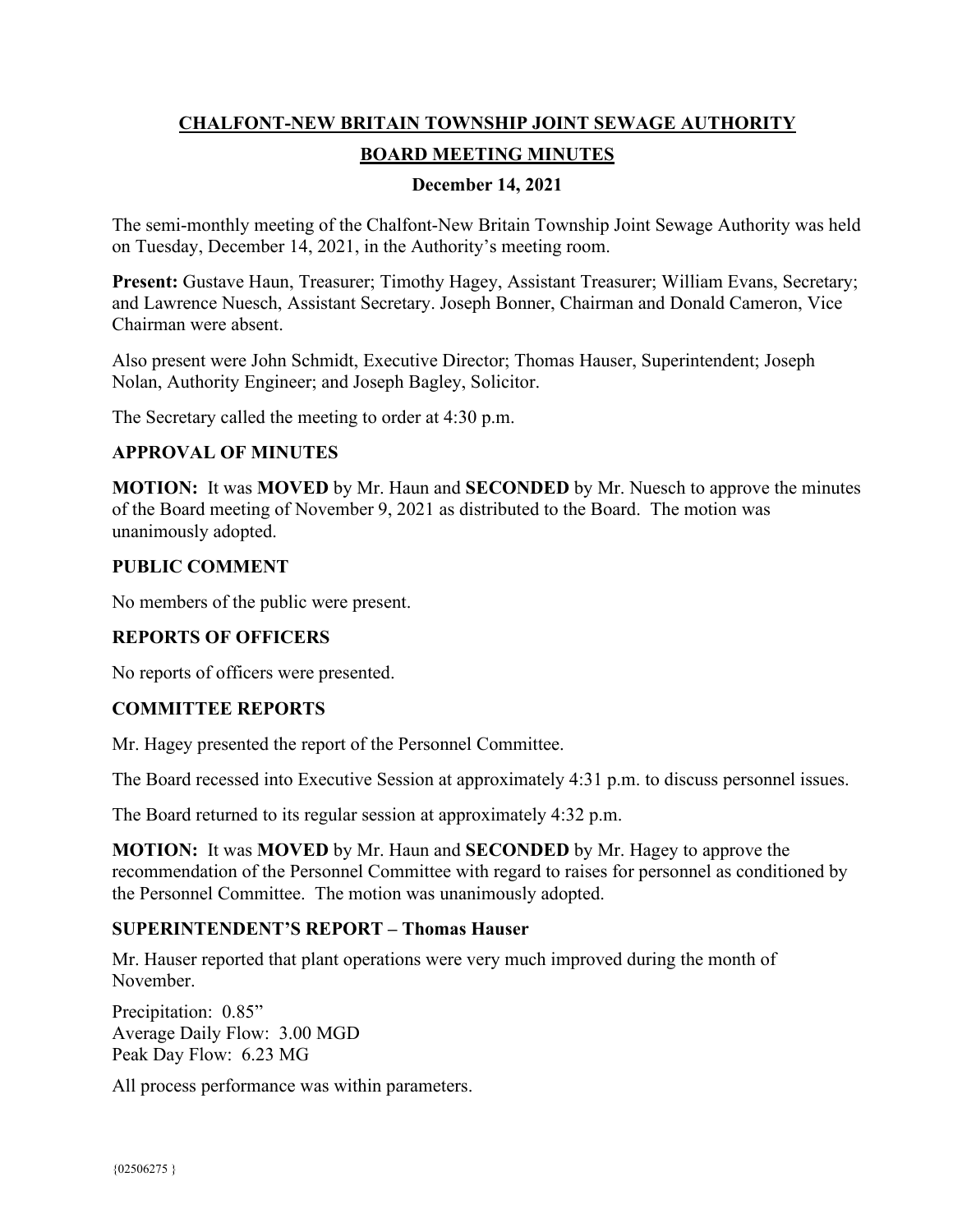In the plant, routine maintenance was performed as scheduled. Parts ordered for the #2 DAFT began to arrive. Four bearings on the sifter brush on the dryer were replaced. Grease fittings and all dryer bearings were installed. The welder/generator was mounted on a new trailer and the tailgate was modified. The laboratory dishwasher was replaced as no longer fully functional.

In the collection system, routine maintenance was performed as scheduled. Personnel assisted Performance Pipe, Inc. during the lining of the sewer main across Route 152. Three manholes were raised for the paving project on Hilltown Pike. Emergency backup batteries were replaced in all 6 pump station auto-dialers. The potassium permanganate tanks were taken out of service for the Winter. The potassium permanganate tanks were washed out.

The Board asked a question about the lining work, which will be addressed during the Executive Director's report.

# **EXECUTIVE DIRECTOR'S REPORT – John Schmidt**

Mr. Schmidt reviewed the 6-month Revenue and Expense Reports with the Board. He reported on operating expenses being at 48%, that the Pump Station #4 Project expenses are expected to rise in the next 6 months, and he reviewed the capital purchases. He discussed some revisions in the budget.

Mr. Hagey asked about interest rates on the current loans. There was a consensus reached to look into available interest rates and possible savings. There was a general discussion about the elevated costs of materials presently. Mr. Nolan mentioned a 30 percent increase in the cost of water main construction presently.

There were no other questions from the Board about the 6-month Revenue and Expense Reports.

Mr. Schmidt reported on the current status of obtaining easements from property owners for the Pump Station #4 Project. As discussed with the Board previously, some property owners are being offered compensation, some are being offered a tapping fee, one is being offered either.

Mr. Schmidt reported that the 1989 Chevy Utility Body Truck is currently being offered on MuniciBid. Mr. Schmidt requested a letter of authorization to sell the truck when the bidding is completed.

**MOTION:** It was **MOVED** by Mr. Hagey and **SECONDED** by Mr. Nuesch to approve the sale of the 1989 Chevy Utility Body Truck on MuniciBid and to authorize Mr. Schmidt to sell the vehicle for the high bid on MuniciBid. The motion was unanimously adopted.

Mr. Schmidt reported on the sewer lining work on Farber Drive. There was a discussion about the process carried out by Performance Pipe.

Mr. Schmidt recommended approval of a sewage capacity form for 8 Newville Road. It is part of a larger grinder pump system.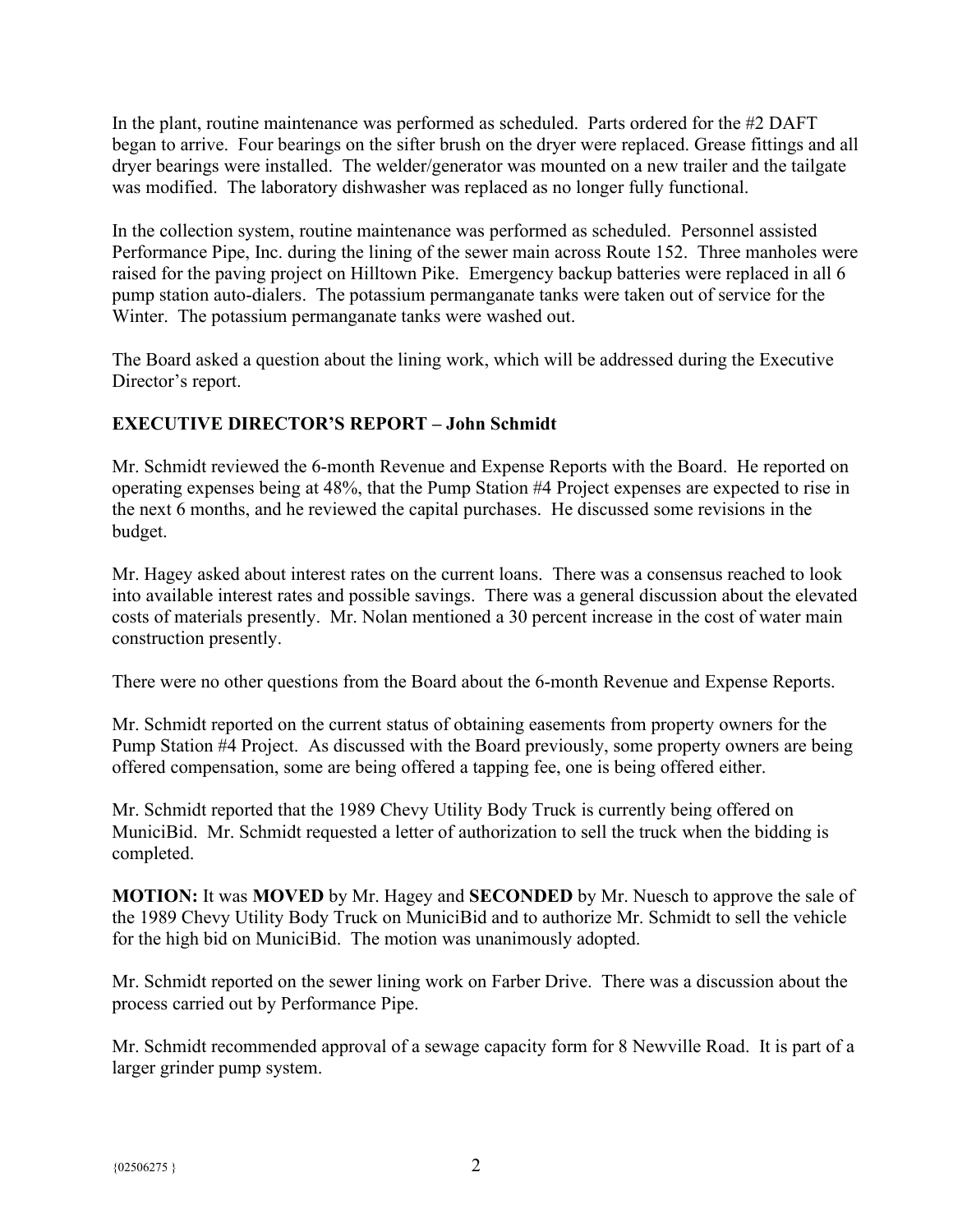**MOTION:** It was **MOVED** by Mr. Haun and **SECONDED** by Mr. Hagey to approve sewage capacity for 8 Newville Road for 1 EDU. The motion was unanimously adopted.

The Authority is still waiting to hear back from the insurance company with regard to hurricane backups in September.

The holiday banquet will be Thursday, January 27.

Mr. Schmidt reported that he provided bylaws to the Board Members for the upcoming January reorganization meeting.

Mr. Schmidt reviewed the letter received from CKS regarding new rates for 2022.

Mr. Schmidt reported on receipt of an invitation to participate in the LIHWAP Covid Assistance Program. The Program, in certain instances, provides grants to customers who cannot pay their sanitary sewage bill. The eligible customer must meet certain guidelines.

**MOTION:** It was **MOVED** by Mr. Haun and **SECONDED** by Mr. Nuesch to participate in the LIHWAP Covid Assistance Program. The motion was unanimously adopted.

### **ENGINEER'S REPORT – Joseph Nolan**

Mr. Nolan reported that he met with John Schmidt and Tom Hauser on December 3 and went over a list of things to address. He reported that they put a plan in place and will continue to meet.

Mr. Nolan further reported that a Zoning Hearing Board hearing is scheduled for Thursday, December 16. CKS has prepared exhibits. Comments have been received from residents. The Authority will have the burden of proof at the zoning hearing. The Act 537 Plan Special Study was submitted to DEP and will be reviewed by them at some point.

The design of the Pump Station is completed. The plans for the off-site sewer line are being revised. The plans and specifications are in good shape. Mr. Nolan is just awaiting the Zoning Hearing Board approval and the DEP approval.

Mr. Nolan also reported that water and sewer project costs are presently coming in about 30% higher than a year ago. The normal timeframe for delivery of materials has been extended and the Board should expect that in this project.

Mr. Nolan presented Requisition No. 228 for Capital Expenditures in the amount of \$11,098.45 regarding I&I lining work.

**MOTION:** It was **MOVED** by Mr. Haun and **SECONDED** by Mr. Nuesch to approve Requisition No. 228 for Capital Expenditures in the amount of \$11,098.45. The motion was unanimously adopted.

Mr. Nolan next presented Requisition No. 271 for Capital Improvements in the amount of \$10,198.06 related to expenses for Pump Station #4.

**MOTION:** It was **MOVED** by Mr. Haun and **SECONDED** by Mr. Nuesch to approve Requisition No. 271 for Capital Improvements in the amount of \$10,198.06. The motion was unanimously adopted.